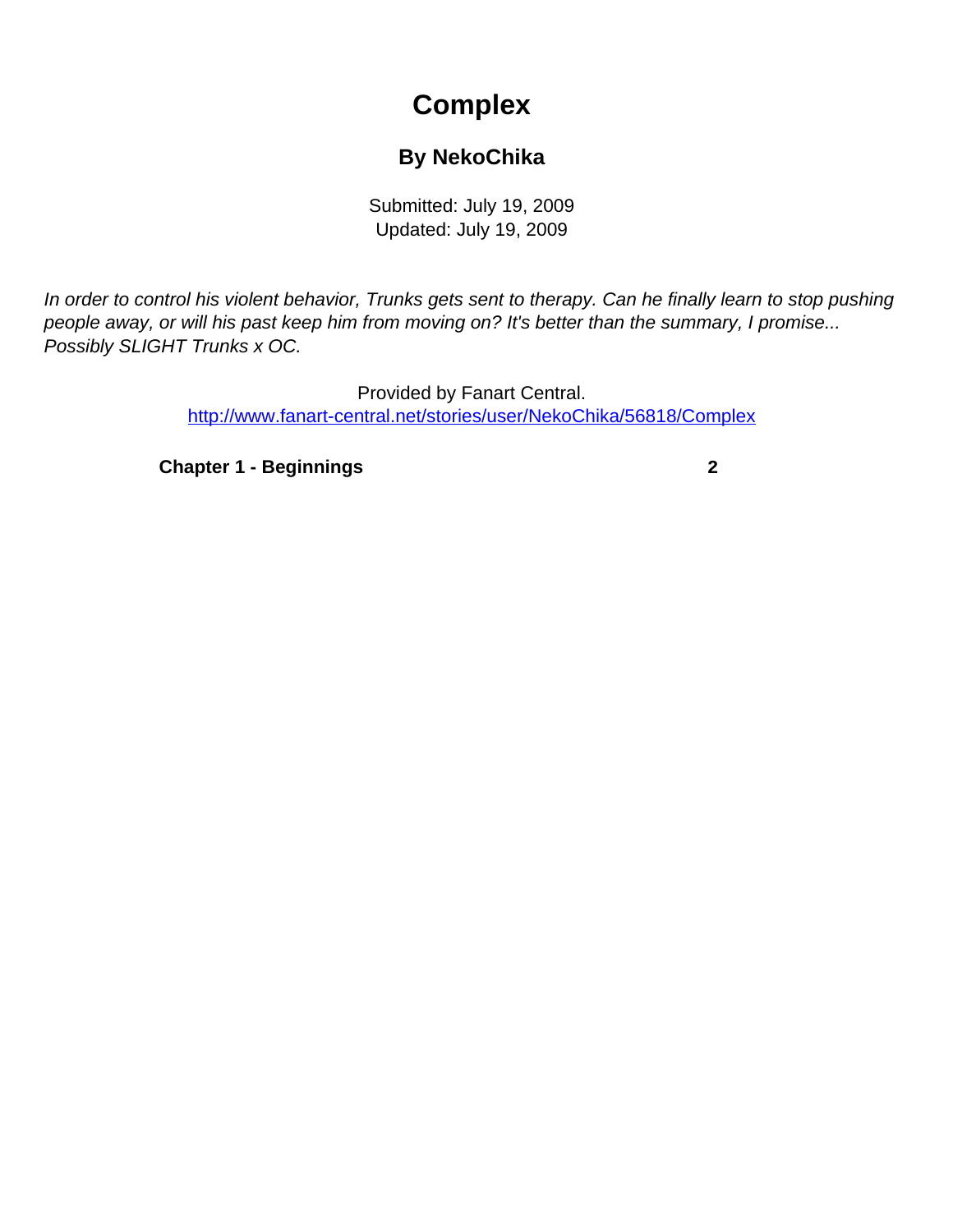## **1 - Beginnings**

<span id="page-1-0"></span>Hi! This is my very first fanfiction so let me know how I do! It does include an OC, so if you don't like that stuff don't read. This takes place shortly after GT ended, I think (like, when Goku leaves). I also don't know what therapy sessions are actually like, so if anyone could help me with that, send me a comment or PM, please!

Complex - Chapter 1

\_\_\_\_\_\_\_\_\_\_\_\_\_\_\_\_\_\_\_\_\_\_\_\_\_\_

He didn't want to be there. The doctor could tell without a doubt, from the way his foot tapped up and down like a jackhammer, to his eyes, showing more than subtle displeasure, darted around the room glancing frequently at the clock. Never did they meet the doctors.

The specialist sighed, knowing all too well this man's type. Just 3 weeks, they reminded themselves, just his required 3 weeks. Little would be accomplished – if anything at all – in those few weeks and his "sentencing" would be over. The doctor would continue to see their long-term patients, and the man would return, unchanged, to his corporation.

It was that corporation, though, that had sent the man here. 4 shattered desks, 2 broken doors, and a whole in the wall, not to mention the injured employees who had been in the way of the splintering wood and plaster. All for a business deal gone awry. But, he was the president, as was his mama and his mama's daddy, so they did the only thing they could do; 3 weeks in counseling. Surely, a few hours with a psychiatrist will fix him, and then we can continue on with our little business until the next deal that falls out, and then we'll see how it goes from there. No more then a slap on the wrist for the billionaire.

She really did hate people like that.

But, hate was not professional. Letting your emotions get the best of you was not professional. And Parsley Kales was always professional.

"So, Mr. Briefs," The green haired doctor said calmly, "Tell me; why do you think you're here."

"My Goddamn company," the lavender haired man spat, glaring at the other for a moment before looking back at the clock. "They think it will help me, but that's a load of crap. Can we hurry this up? I have more important things to do."

"You are required to stay for 2 hours each day," The young woman told him politely, keeping her sharp tongue at bay for the moment. "What you choose to do in those 2 hours is up to you; you may choose to cooperate or you may not. It's your money."

"I thought doctors were supposed to want to help people." The man replied his tone bitter.